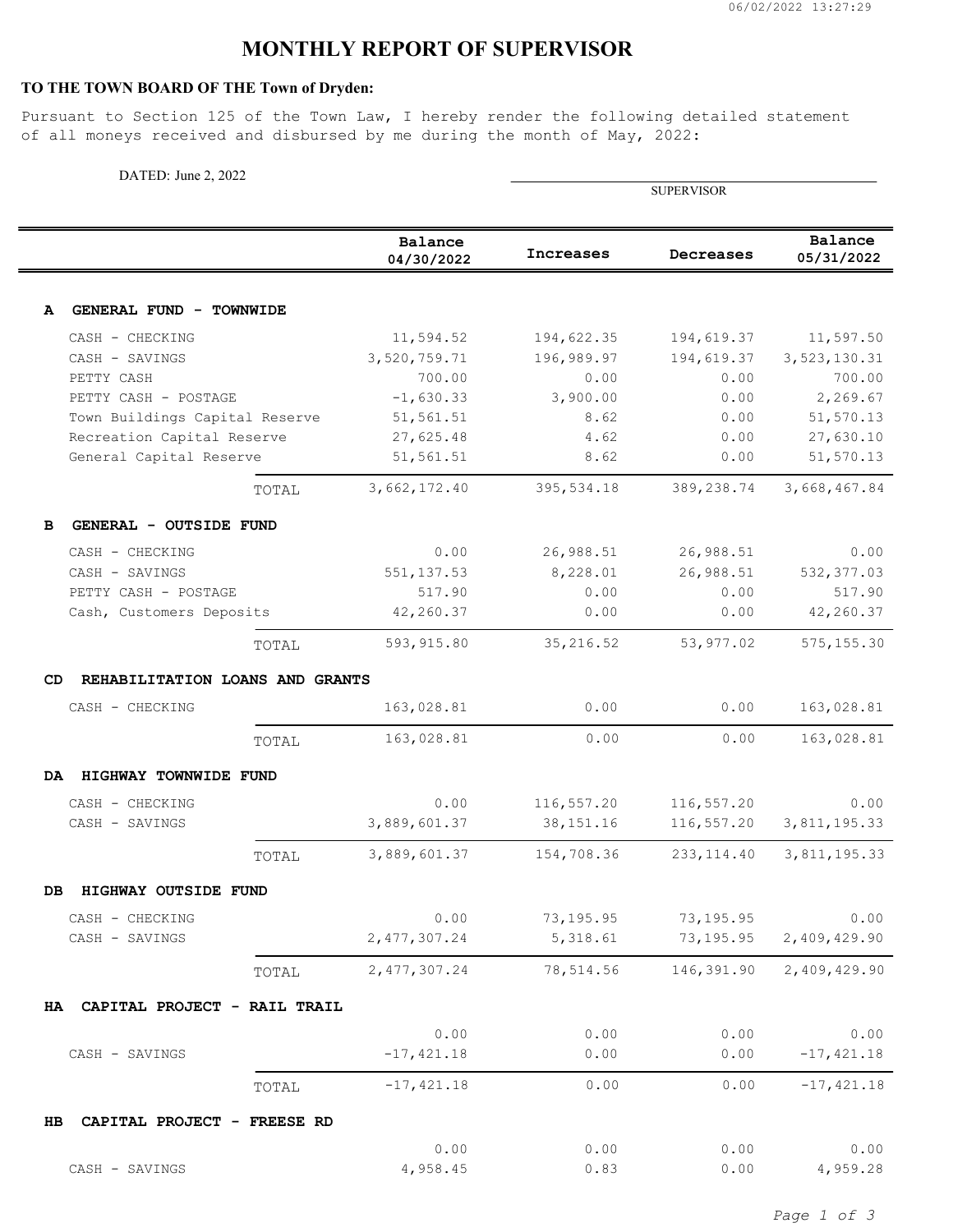## **MONTHLY REPORT OF SUPERVISOR**

|                                      |       | Balance<br>04/30/2022 | Increases         | Decreases            | Balance<br>05/31/2022 |
|--------------------------------------|-------|-----------------------|-------------------|----------------------|-----------------------|
|                                      |       |                       |                   |                      |                       |
|                                      | TOTAL | 4,958.45              | 0.83              | 0.00                 | 4,959.28              |
| CAPITAL PROJECT - GEORGE RD<br>HС    |       |                       |                   |                      |                       |
| CASH - SAVINGS                       |       | 0.00<br>$-812.58$     | 0.00<br>17,537.08 | 0.00<br>0.00         | 0.00<br>16,724.50     |
|                                      |       | $-812.58$             | 17,537.08         | 0.00                 | 16,724.50             |
|                                      | TOTAL |                       |                   |                      |                       |
| CAPITAL PROJECT - VARNA SEWER<br>HD. |       |                       |                   |                      |                       |
| CASH - CHECKING<br>CASH - SAVINGS    |       | 0.00<br>509,903.41    | 1,814.49<br>84.94 | 1,814.49<br>1,814.49 | 0.00<br>508,173.86    |
|                                      | TOTAL | 509,903.41            | 1,899.43          | 3,628.98             | 508,173.86            |
| CAPITAL PROJECT - VARNA WATER<br>HE. |       |                       |                   |                      |                       |
| CASH - CHECKING                      |       | 0.00                  | 470.00            | 470.00               | 0.00                  |
| CASH - SAVINGS                       |       | 1,025,900.69          | 171.42            | 470.00               | 1,025,602.11          |
|                                      | TOTAL | 1,025,900.69          | 641.42            | 940.00               | 1,025,602.11          |
| CAPITAL PROJECT - BANK<br>ΗF         |       |                       |                   |                      |                       |
|                                      |       | 0.00                  | 0.00              | 0.00                 | 0.00                  |
| CASH - SAVINGS                       |       | 24,036.36             | 4.02              | 0.00                 | 24,040.38             |
|                                      | TOTAL | 24,036.36             | 4.02              | 0.00                 | 24,040.38             |
| CAPITAL PROJECT - BROADBAND<br>HG.   |       |                       |                   |                      |                       |
| CASH - CHECKING                      |       | 0.00                  | 151,518.09        | 151,518.09           | 0.00                  |
| CASH - SAVINGS                       |       | 140,550.42            | 624,716.58        | 151,518.09           | 613,748.91            |
|                                      | TOTAL | 140,550.42            | 776,234.67        | 303,036.18           | 613,748.91            |
| SF1-<br>DRYDEN FIRE DISTRICT         |       |                       |                   |                      |                       |
|                                      |       | 0.00                  | 0.00              | 0.00                 | 0.00                  |
| CASH - SAVINGS                       |       | 931,747.26            | 155.76            | 0.00                 | 931,903.02            |
|                                      | TOTAL | 931,747.26            | 155.76            | 0.00                 | 931,903.02            |
| SL1- VARNA LIGHTING DISTRICT         |       |                       |                   |                      |                       |
| CASH - CHECKING<br>CASH - SAVINGS    |       | 0.00<br>18,180.31     | 270.07<br>2.99    | 270.07<br>270.07     | 0.00<br>17,913.23     |
|                                      | TOTAL | 18,180.31             | 273.06            | 540.14               | 17,913.23             |
|                                      |       |                       |                   |                      |                       |
| SL2- ETNA LIGHTING DISTRICT          |       | 0.00                  |                   |                      |                       |
| CASH - CHECKING<br>CASH - SAVINGS    |       | 10,065.49             | 175.65<br>1.65    | 175.65<br>175.65     | 0.00<br>9,891.49      |
|                                      | TOTAL | 10,065.49             | 177.30            | 351.30               | 9,891.49              |
| SL3- MEADOW/LEISURE LIGHTING         |       |                       |                   |                      |                       |
| CASH - CHECKING                      |       | 0.00                  | 46.75             | 46.75                | 0.00                  |
| CASH - SAVINGS                       |       | 11,331.67             | 1.89              | 46.75                | 11,286.81             |
|                                      | TOTAL | 11,331.67             | 48.64             | 93.50                | 11,286.81             |